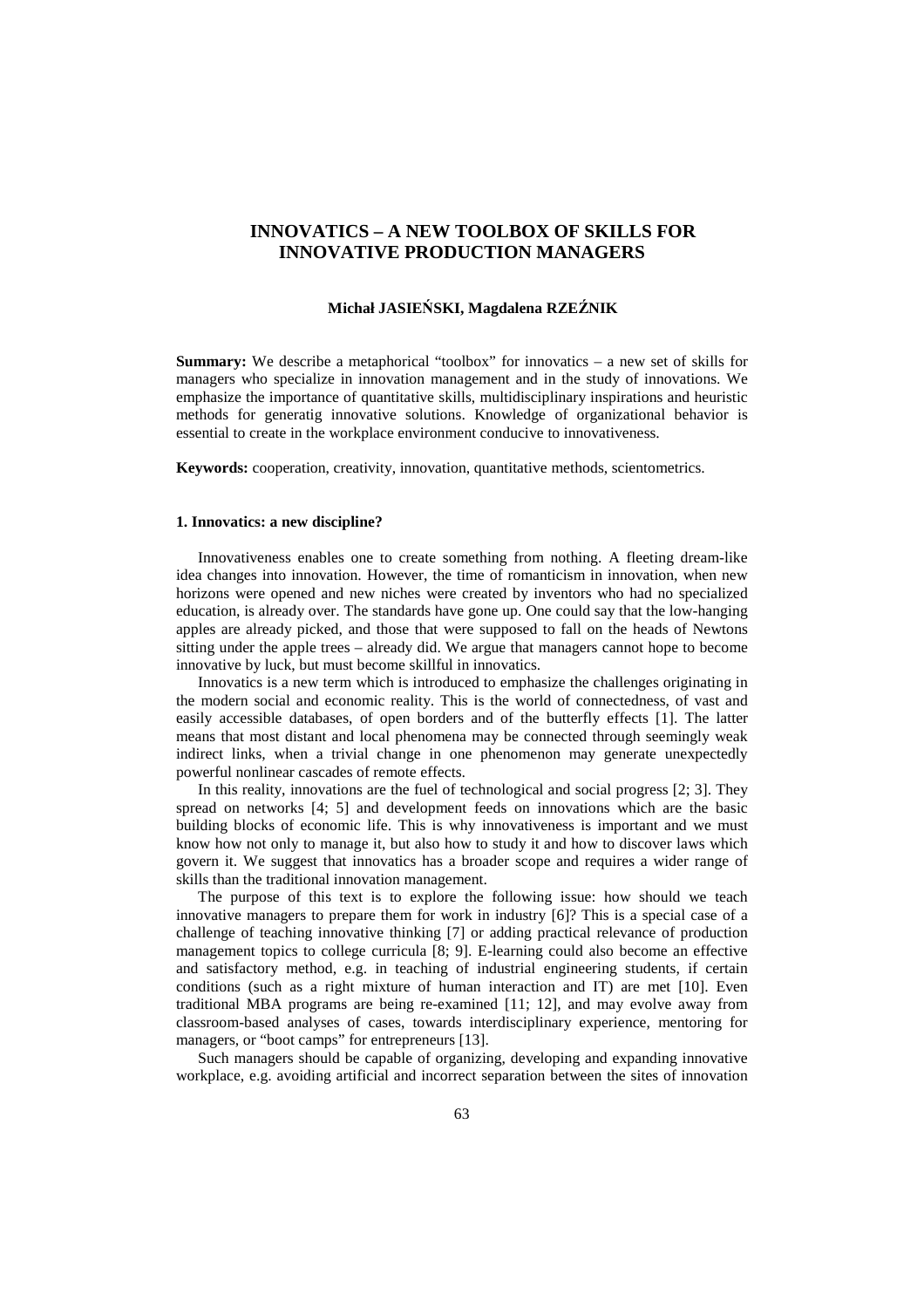and production [14]. However, the notion of an innovative workplace could have two meanings, or, by analogy to the well-known concept of the leadership grid [15], two dimensions. First dimension concerns the human perspective – corresponding to the "employee-oriented" leadership styles. Second dimension ("task-orientation") describes the innovativeness of the process of production itself.

What skills should we then equip managers with if they are expected to be innovative? Being innovative requires from the manager broad interests, universally-applicable skills and cutting-edge knowledge. Below, we will try to describe some tools from a dream "toolbox" of innovatics, which any innovative production manager should have at his/her disposal in the second decade of the  $21<sup>st</sup>$  century [16].

#### **2. Innovatics' toolbox: organizational behavior**

The workplace to form environment conducive to innovativeness (with the proposed acronym: ECTI) should possess certain characteristics [17]. It should be:

- stress-free and peer-pressure-free, because employees are easily intimidated and embarrassed, when their contributions are expected to be non-standard or novel;
- hierarchy-free, because employees perform better and their spontaneity is improved when formal relations among them are minimized rather than emphasized;
- routine-free, suspenseful and fun, because people are easily bored, enjoy being spontaneous and tend to be more creative when they are playful;
- stimulating by providing immediate feedback and hints, because people are impatient and adding a sense of urgency has a beneficial effect on the creative process;
- orderly, because providing easy access to fact checking facilitates idea evaluation by removing ambiguities or imprecision. "Creative chaos" is beneficial only if it is under control.
- interdisciplinary, because providing inspiration from other disciplines may generate the beneficial effect of "consilience" [18].

The basic condition which must be fulfilled for the human potential of the employees to be fully utilized is strengthening the social capital. Organizational culture which is based on mutual understanding, reciprocity and trust, naturally leads to innovativeness [19; 20]. Robert Axelrod's [21] theory of cooperation explains not only the underlying logic of human trust, but yields specific and practical recommendations as to how to build it and maintain it. It may translate into effective sharing of tacit knowledge between managers and employees, as shown e.g. by Muniz et al. in the shop floor environment [22].

There is also an important side to innovativeness: we tend to be naturally reluctant to accept change, and innovation, by definition, means an introduction of change [23]. A sense of threat to the employees' status quo is implicit in any change and managers must skillfully and convincingly "sell" the logic and necessity of innovative modifications to employees. Such managerial "soft skills" are difficult to master, since they are based on human interactions, and shortcuts usually do not work.

One of the practical aspects of creating ECTI is building balanced and innovationoriented teams and it should start from taking into account proper representation of team roles, for example, using the categorization developed by Belbin [15]. Educational level and composition of top management teams also impact innovation performance of firms [24]. Statistical analyses (also with comparisons among countries) document that there are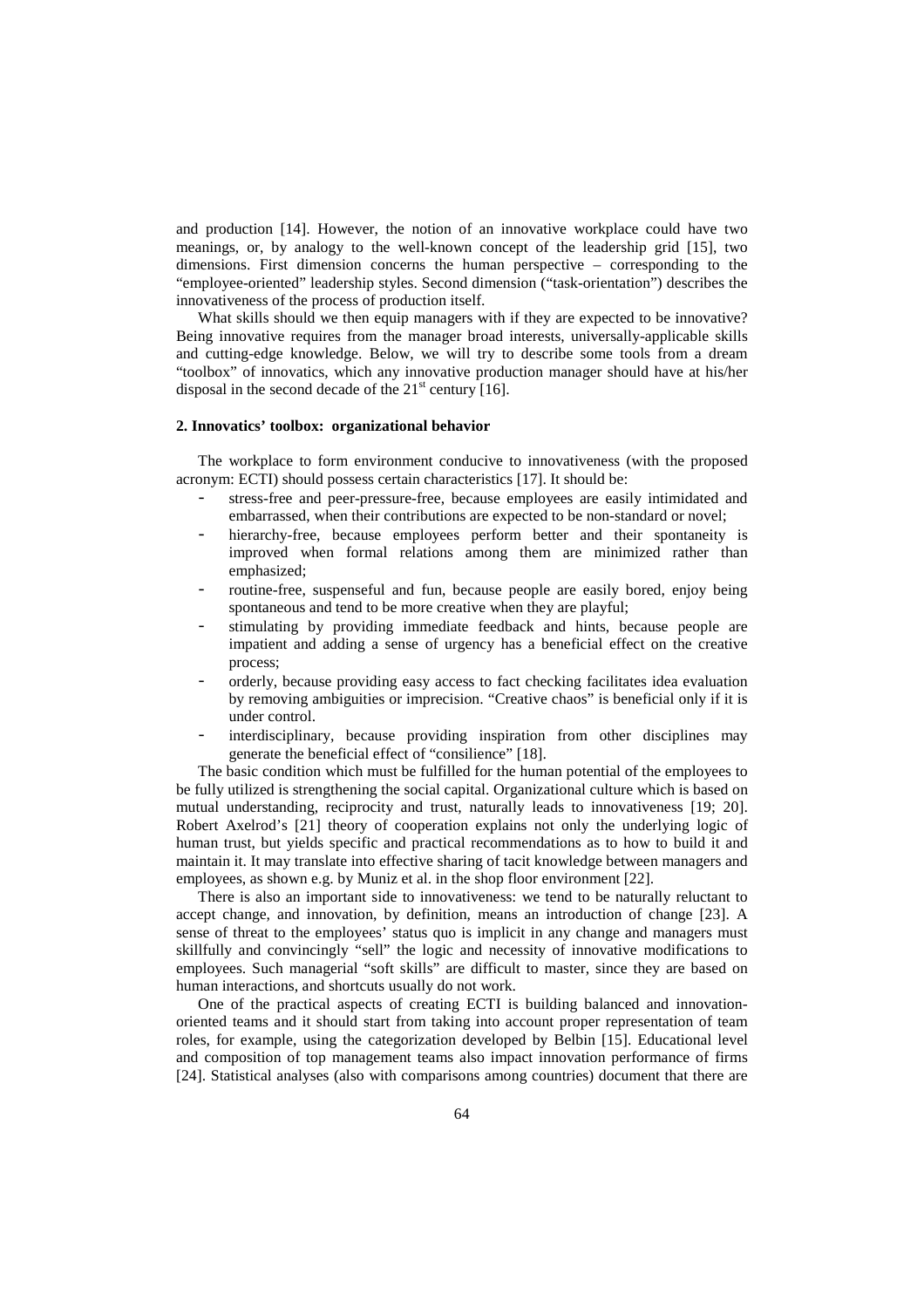indeed positive causal links between creativity and leadership styles, supportive types of relationship between employees and management [25], and increased diversity of knowledge among employees [26].

## **3. Innovatics' toolbox: psychology of creativity**

We believe that it is possible to train employees to be more creative [27], although there are many obstacles, e.g. collaborative creativity [28], when students or employees simply do not know how to share ideas and participate in group debates during team-based innovation projects [29].

On one hand, creativity is improved by ecclectic inspiration, i.e. seeking inspiration by studying examples of creative problem-solving in other disciplines, such as science, art, literature, and industrial design. On the other hand, one must remember about limitations on creative freedom that exist in applied disciplines. For example, development of an innovative product must take into account the requirements of ergonomics – and by this we mean both traditional ("tangible") products and software [30]. In the latter case, traditional recommendations based on human physiology and biomechanics are replaced by the rules of cognitive psychology, which govern our interactions with the functionalities of software. Proper design of the manufacturing processes should obey the same rules, including the most powerful of them all, epitomized in the title of the classic book on web page design: "do not make me think" [31] – knowledge management calls this feature of the production process "transparency" [32].

There is a rich array of methods aimed at supporting problem solving and generation of innovative solutions [33]. They include group-based methods, such as the classical brainstorming, six thinking hats by Edward de Bono [34], nominal group and Delphi method, and also approaches useful in the context of individual work, such as Altshuller's TRIZ algorithm. Such heuristic methods are universal, i.e. can be applied in the most diverse aspects of life, and this makes them worth studying and incorporating in everyday practice of managers. Many of these methods have been created to neutralize the errors of our, so called, common sense, revealed in the last decades by research in economic psychology (including behavioral finance), cognitive psychology and evolutionary psychology.

#### **4. Innovatics' toolbox: multidisciplinary inspirations**

Innovative manager should look for inspiration in areas other than his/her area of technical expertise, but always staying in touch with the needs of the industry [13; 35]. Radically new ideas and novel solutions to old problem reside in the zone of influence of many disparate disciplines [36]. We believe that synergy arising from combining technology and biology will create the next Brave New World. We are not suggesting that seeking multidisciplinary inspirations is relevant only to entrepreneurs who design new products. Process-oriented managers who see the production processes implemeneted in their plants in a new light, may introduce fundamentally new ways of e.g. exploring designs for alternative production lines and planning of factory layouts.

Very fundamental conceptual revolutions may occur through applying scientific concepts developed in completely different fields. For example, formulating the basic best practices of production [reduction of cycle time, reduction of variability, increase in transparency, and continuous improvement of the process) and the powerful metaphor of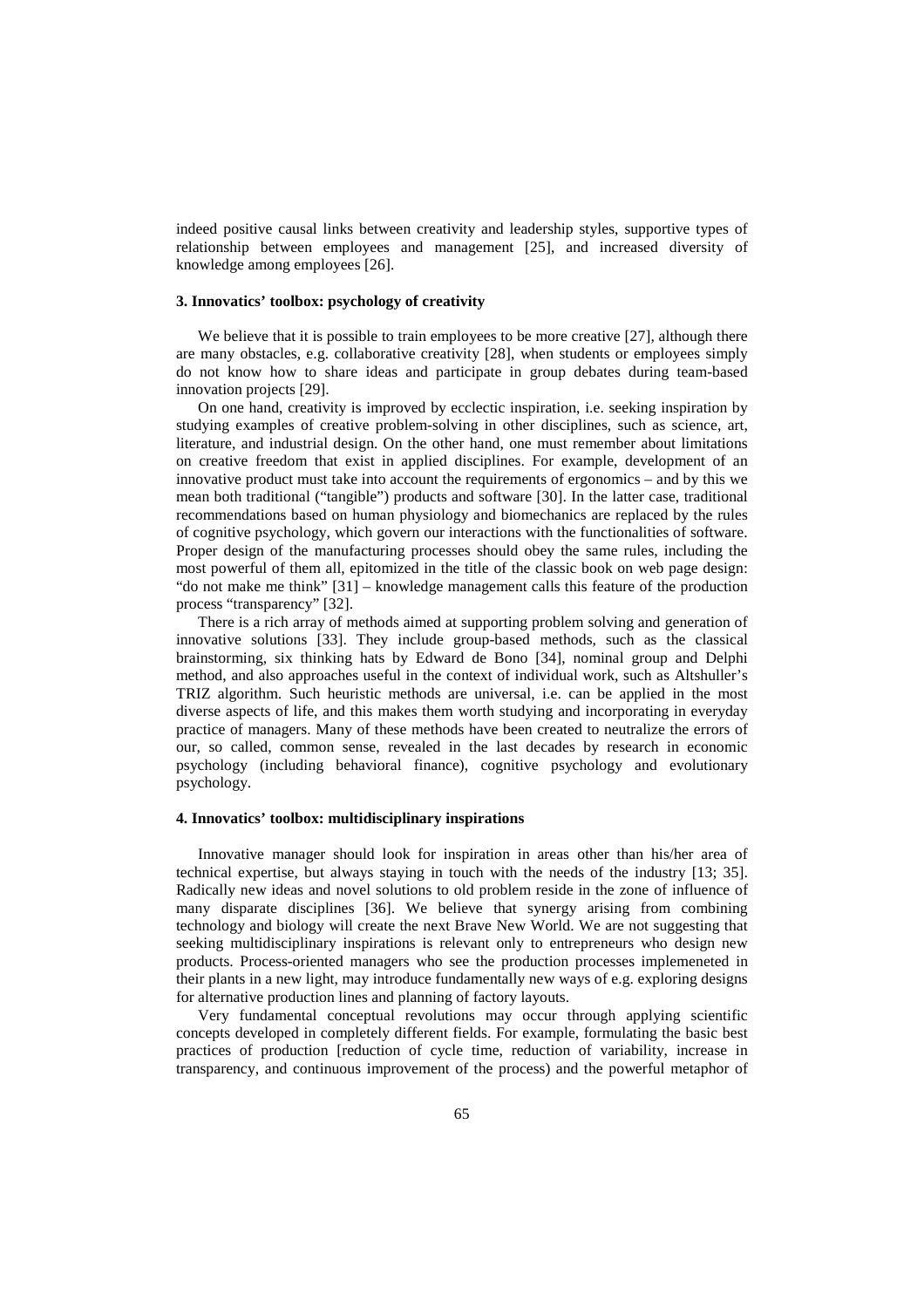the flow (characterized by phases of waiting, transporting, inspecting, and processing)[32] may stimulate us to seek inspiration in other fields. Metabolic flux theory in biology is a potential source of useful insights for production management theory since it also deals with processes of flow (of substrates, products, energy etc.).

In thinking about modularity, an important paradigm in design of complex systems (applicable to production systems, organizations, or products) [37], we should seek strong parallels in theoretical and developmental biology, since many biological systems have modular organization. A recent concept of factory fitness, rather than leanness in production [38], has very strong resemblance to viewing the functioning of a living organism, with physiological process that can be optimized. Similarly, introducing Darwinian biology and evolutionary psychology to organizational behavior may help managers design more effective human resource management procedures [39; 40].

#### **5. Innovatics' toolbox: information science and scientometrics**

Managerial skills of effective searching the databases, such as ISI Emerging Markets (database of economic information) lub EBSCO (scientific database) should be now taken for granted. It is impossible to imagine that one could be a modern manager who does not expand knowledge on a daily basis. However, the flood of information makes it important to evaluate the quality of information on which to support one's decisions as to what data to use. One could say that finding 2000 bibliographic sources is as unhelpful as not finding any. We argue that scientometrics should also be a part of the innovatics' toolbox since it has the potential of improving business.

Recently, all academic institutions in Poland obtained access to the most important bibliographic database, namely Web of Science which contains not only data on scientific publications but also data which enable evaluation of their academic quality. Scientometrics teaches us how to sift important scientific contributions, i.e. these that are highly cited, from those that are of marginal value and receive no citations [41]. This is a very effective, and free from "political" influences, way of assessing if a given publication is worthy of attention and if its author represents high academic standards. This approach may be successfully used by non-specialists – for example, by managers working in industry.

Imagine a situtation in which a manager of a firm should decide who to hire as a consultant in a highly technical matter, for example related to the production scheduling, supply chain management or non-financial manufacturing performance etc. How to know who can provide sufficient quality of advice to justify a high fee for a day's work. The advice from such an expert may have a substantial impact on the firm's success in the near or distant future. Very often, helpless manager relies on the only criterion that is easily availabe to him or her, i.e. the current academic or administrative rank of the potential candidates. It is more impressive, but not necessarily better justfied, to hire a director of a research institute instead of a young researcher from the same institute [42]. Scientometrics can provide helpful yardsticks with which to measure academic or professional quality of the candidates: the fundamental measure comes from Web of Science and is based on citation analysis of the candidate's publications. Citation analysis can also help us understand trends in the intellectual development of entire disciplines, as shown by a recent study of the field of operations management [43].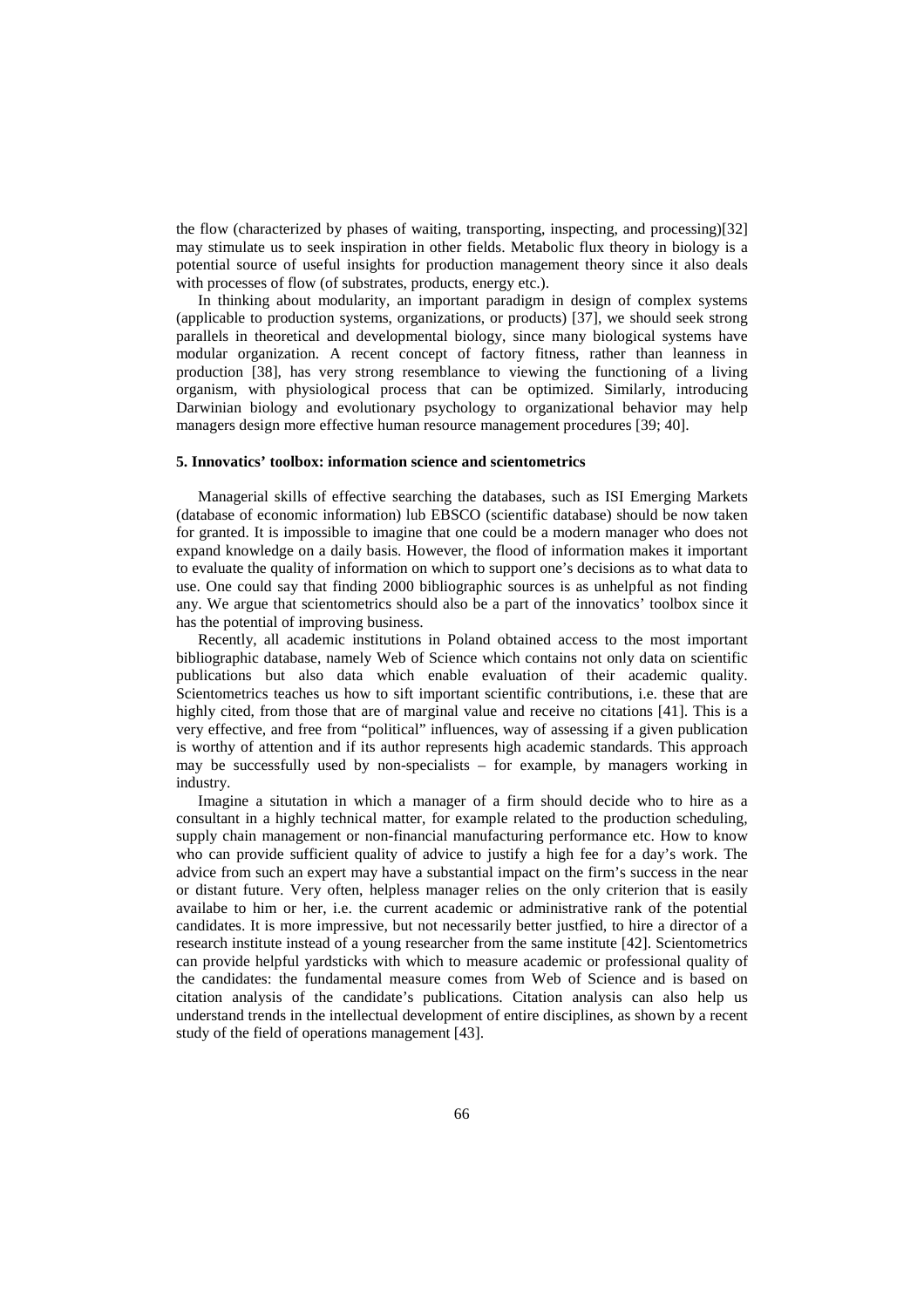#### **6. Innovatics' toolbox: quantitative methods**

### **6.1. Standards of quantitative description**

Quantitative methods should probably be considered the most important tool in the modern manager's toolbox, assisting in quantitative assessment of the state of knowledge, quantitative analysis of experimental or survey data and in building criteria for selecting among the scenarios. All steps are necessary to reach optimum business decisions. However, we feel that there is a substantial disparity, if not a yawning gap, between the level of quantitative sophistication found on the pages of various journals in the field (for example, Management and Production Engineering Review) and the actual skills of managers, even graduates of MBA programs.

Even the most user-friendly, "clickable", software packages will not solve the problem of the managerial "innumeracy", since sensible usage of computer programs requires proper "gut level" understanding of quantitative concepts [44]. Fortunately, computerintensive methods, such as bootstrap, help in acquiring proper intuitions about even quite sophisticated quantitative concepts [45]. Also, specialized computational methods (e.g. artificial neural networks) allow conducting analyses that reach far beyond simple intutions, but are essential for solving such problems as production scheduling, when limited resources must be allocated to tasks over time and optimum sequence of operations determined [46]. Efficiency of supply chains, which are extremely complicated dynamical systems (affected by many factors, e.g. customer demand, selection of equipment, machinery, buildings and transportation fleet) cannot be assured by managerial intuition alone [47]. In manufacturing industries, equipment maintenance administration may be assisted by software based on genetic algorithms to reduce maintenance costs and production loss caused by equipment breakdown [48].

Theoreticians and practitioners in the field of production management usually do not have to be convinced about the importance of quantitative methods. On the other hand, Albert Einstein tried to bring the quantitative thinkers down to Earth by saying that "not everything that can be counted counts, and not everything that counts can be counted". For example, human intelligence is, undoubtedly, something important (or "counts"), but we do not know how to measure it, even if we think that we can count all the components that contribute to the overall intelligence. All attempts at computing an index of intelligence are weighted by a substantial load of tacit assumptions as to the ways in which the contributing variables should be combined and how their weights should be entered in a formula.

Similarly, building indeces of innovativeness or competitiveness of countries or firms must be based on making decisions about e.g. what variables they will be based on, what measurement scales they are measured on and what weights they will be assigned. For example, Global Competitiveness Report 2008-9, published by the World Economic Forum, was based on 12 main criteria, each assessing very complex issues, such as: the quality of infrastructure, macroeconomic stability, quality of higher education, innovativeness etc. Each of the criteria comprised several partial variables – there were altogether 131 such contributing variables. Only robust quantitative analyses can deal with such complexity of data.

Sometimes very important issues, e.g. whether lean manufacturing improves firm performance (using objective, externally audited, measures of firm performance) and leads to profitability, are left undecided because of the methodological difficulties with computing reliable measures of non-financial manufacturing performance [49]. Also, estimating the throughput of production systems is extremely challenging, especially if we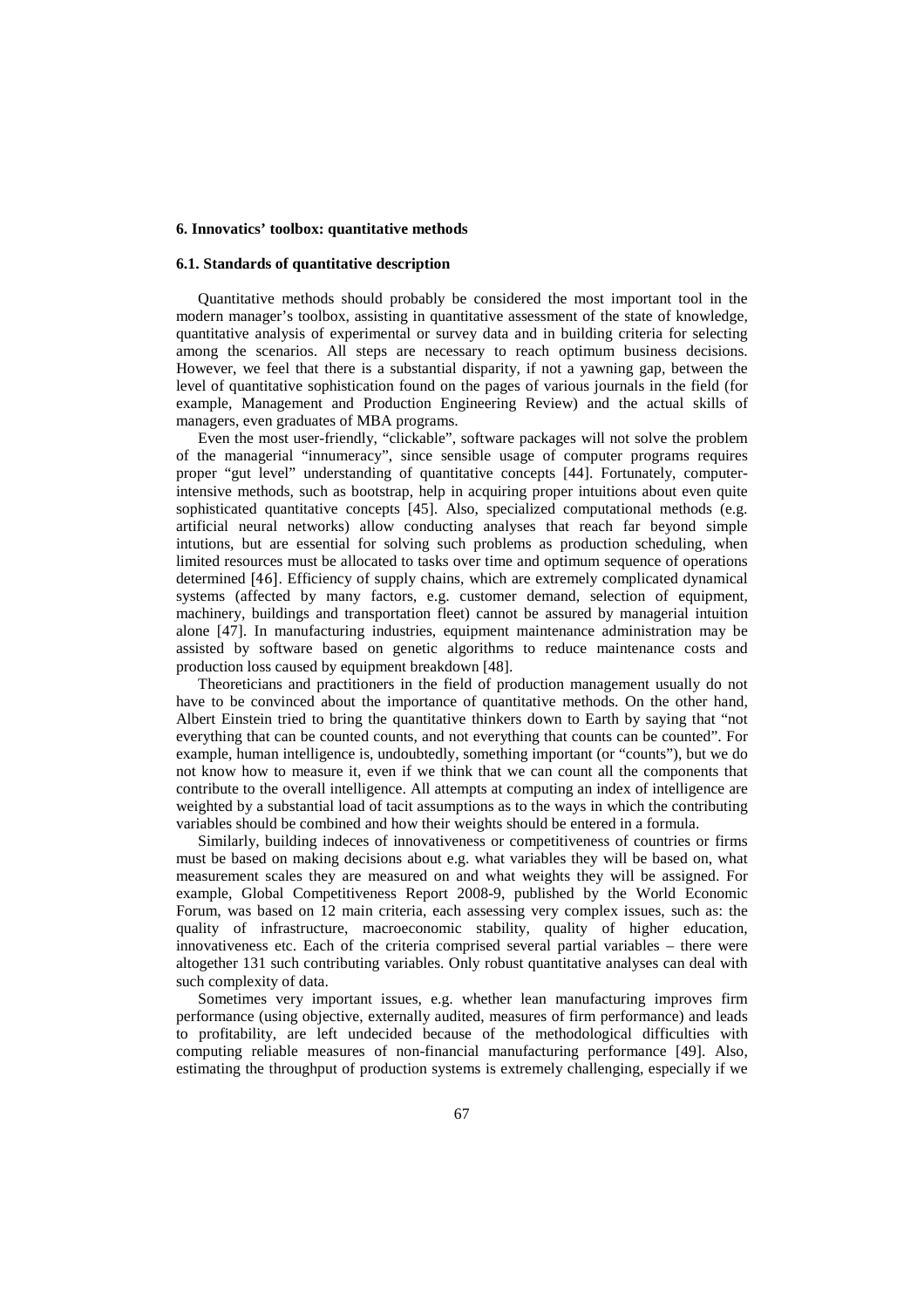look for analytical solutions in the case of complex systems (assembly/disassembly, parallel lines, split and merge, closed-loop), with added realistic features (e.g. when machines are unreliable) [50]. Even sophisticated statistical methods cannot help if there are basic conceptual difficulties with defining variables, e.g. skill endowment in the company. Is a simple ratio between productive (blue-collar) and non-productive (whitecollar) workers sufficient to measure skill level [51]?

Without quantitative methods one cannot conduct a reliable analysis of the quality of scientific research on which a given branch of industry is based, and one cannot analyze or predict the trends of its development [2]. The same, quantitative standards of methodological rigor apply in the evaluation of national, regional, industry-wide trends in market needs, macroeconomic climate, R&D and patent activity [52; 53].

#### **6.2. Managers as statisticians**

The quantitative nature of an approach which is based on statistical tests of hypothesis will guarantee (in the statistical sense, of course) high quality of decisions made by managers or entrepreneurs. One could protest: what does hypothesis-testing have to do with managerial practice? In fact, however, the multitude of dimensions of reality in which the firm functions, requires an ability for integrating a great amount of information: rejecting the least important and assigning more weight to more important information. Each decision is an end-point of an often unconscious process of quantitative assessment of phenomena. Gigerenzer [54] called humans "intuitive statisticians", since all our decisions are actually based on statistical reasoning.

For example, data obtained in industrial experiments may be of much better quality if we apply the statistical methodology of multifactorial experiment planning. Consequently, one complex experiment may yield much more information (per unit cost) than several simple (or one could say – simplistic) unifactorial experiments. Then, thanks to a battery of statistical tools known as the Response Surface Methodology [55; 56], we can explore the landscape of responses and localize that particular combination of conditions which generate the most desirable outcome.

Several single-factor experiments cannot reveal exactly that aspect which often hides the most valuable information, namely: interaction between factors. Interaction is an extraordinary (and often: unexpected) result obtained at some particular factor level (e.g. temperature) but only at some particular level of another factor (e.g. humidity or pressure). Similarly, combinatorial chemistry or superconductivity are two fields which are based on the search for interactive, unique mixtures of chemical compounds. Their combined properties result in the overall effect which is either the desired chemical activity or physical characteristics (low electrical resistance). Also, one of the methods of creative solution-generation, morphological analysis, is based on exactly the same principle: searching for unique combinations of features.

Another example of increased analytical power obtained by managers thanks to statistics are methods of meta-analysis. It is a modern way of combining research results from many studies (which may differ in research designs, sample sizes etc.). Since it takes into account also effect size, it represents a significant step beyond reviewing research results using only the traditional "for or against" criterion.

Standards are rising every year; in the past – even applying the Student's t test was a sign of great methodological sophistication; today, however, much more refined statistical methods are expected. Since they are a prerequisite for an optimal or a closer-to-optimal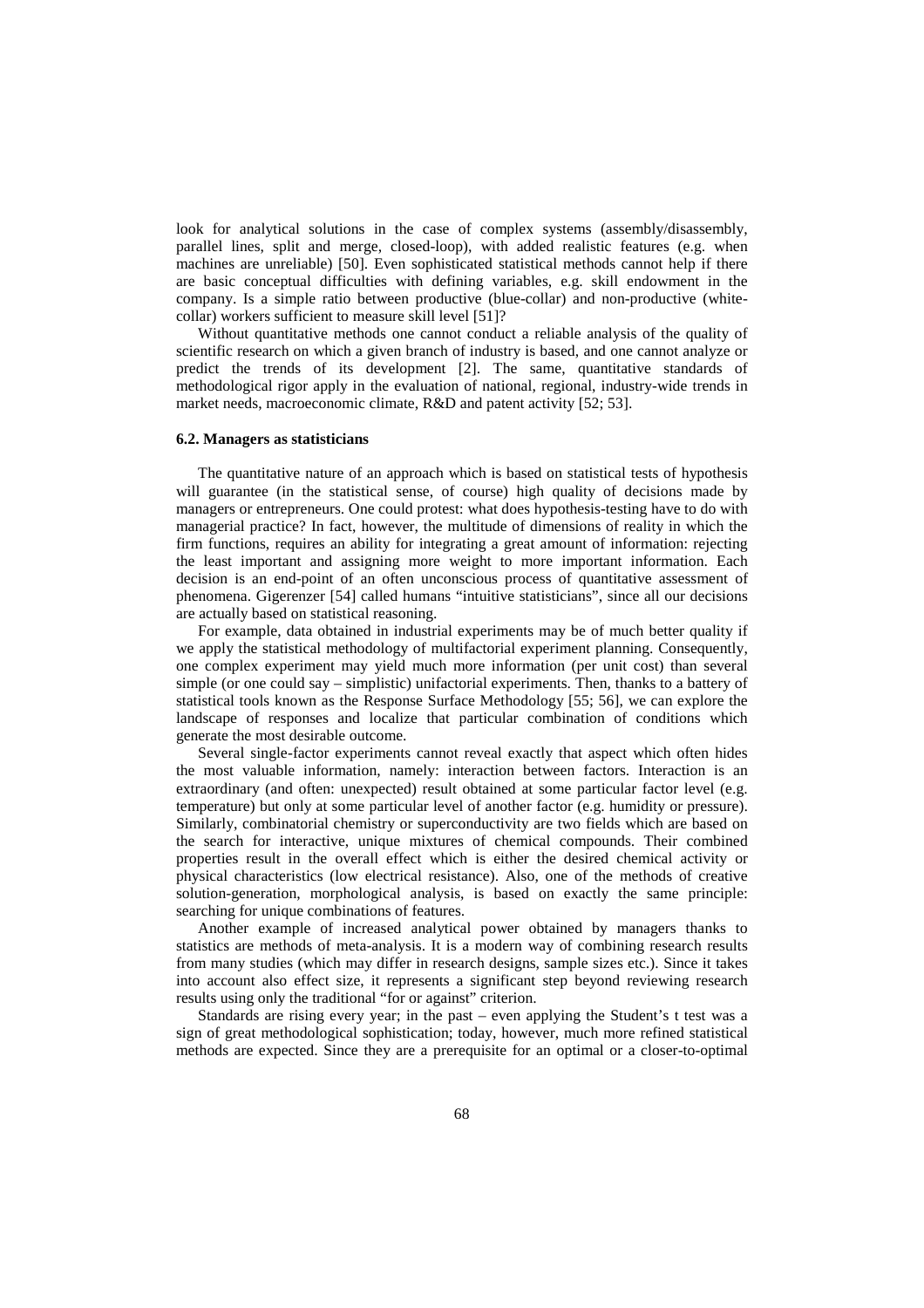managerial decision-making, those entrepreneurs or managers who can use them will achieve competitive or corporate advantage.

#### **References**

- 1. Watts, D. J.: Six Degrees. The Science of a Connected Age. Norton, New York, 2003.
- 2. Christensen, C. M., Anthony, S. D., Roth, E. A.: Seeing What's Next: Using the Theories of Innovation to Predict Industry Change. Harvard Business School Press, Boston, 2004.
- 3. Christensen, C. M., Raynor, M. E.: The Innovator's Solution: Creating and Sustaining Successful Growth. Harvard Business School Press, Boston, 2003.
- 4. Robertson, M., Swan, J., Newell, S.: The role of networks in the diffusion of technological innovation. Journal of Management Studies*,* 33, 1996, 333-359.
- 5. Smart, P., Bessant, J., Gupta, A.: Towards technological rules for designing innovation networks: a dynamic capabilities view. International Journal of Operations & Production Management*,* 27, 2007, 1069-1092.
- 6. Jasieński, M.: Edukacja menedżerów w Polsce: więcej heurystyki i jakości. In Fundacja Edukacyjna Przedsiębiorczości, Łódź, 2012 (in press).
- 7. Jasieński, M.: Theory-free and fact-free but method-focused and trust-driven education: insights from Google, Excel, and eBay. In 5th International Conference on Technology in Teaching and Learning in Higher Education (pp. 39-44), Nowy Sącz, 2007.
- 8. D'Netto, B., Sohal, A. S.: Changes in the production manager's job: past, present and future trends. International Journal of Operations & Production Management*,* 19, 1999, 157-181.
- 9. Basnet, C.: Production management in New Zealand: is education relevant to practice? International Journal of Operations & Production Management*,* 20, 2000, 730-744.
- 10. Martinez-Caro, E.: Factors affecting effectiveness in e-learning: an analysis in production management courses. Computer Applications in Engineering Education*,* 19, 2011 572-581.
- 11. Gosling, J., Mintzberg, H.: Management education as if both matter. Management Learning*,* 37, 2006, 419-428.
- 12. Mintzberg, H.: Managers, not MBAs: a hard look at the soft practice of managing and management development. Berrett-Koehler Publishers, San Francisco, 2004.
- 13.Clarysse, B., Mosey, S., Lambrecht, I.: New trends in technology management education: a view from Europe. Academy of Management Learning & Education*,* 8, 2009, 427-443.
- 14. Sillince, J. A. A.: A management strategy for innovation and organizational design the case of MRP2/JIT production management systems. Behaviour & Information Technology*,* 13, 1994, 216-227.
- 15. Greenberg, J., Baron, R. A.: Behavior in Organizations. Understanding and Managing the Human Side of Work, 7th ed. Prentice Hall, Upper Saddle River, NJ, 2000.
- 16. Peters, T.: The Circle of Innovation. You Can't Shrink Your Way to Greatness. Vintage Books, New York, 1999.
- 17.Jasieński, M.: Rules for constructing online tools which foster independent, critical and innovative thinking. In Uniwersytet Wirtualny. Uniwersytet Warszawski, Warszawa, 2012 (in press).
- 18. Wilson, E. O.: Consilience: The Unity of Knowledge. Knopf, New York, 1998.
- 19. Fountain, J. E.: Social capital: a key enabler of innovation. In L. M. Branscomb & J. H. Keller (Eds.), Investing in Innovation. Creating a Research and Innovation Policy that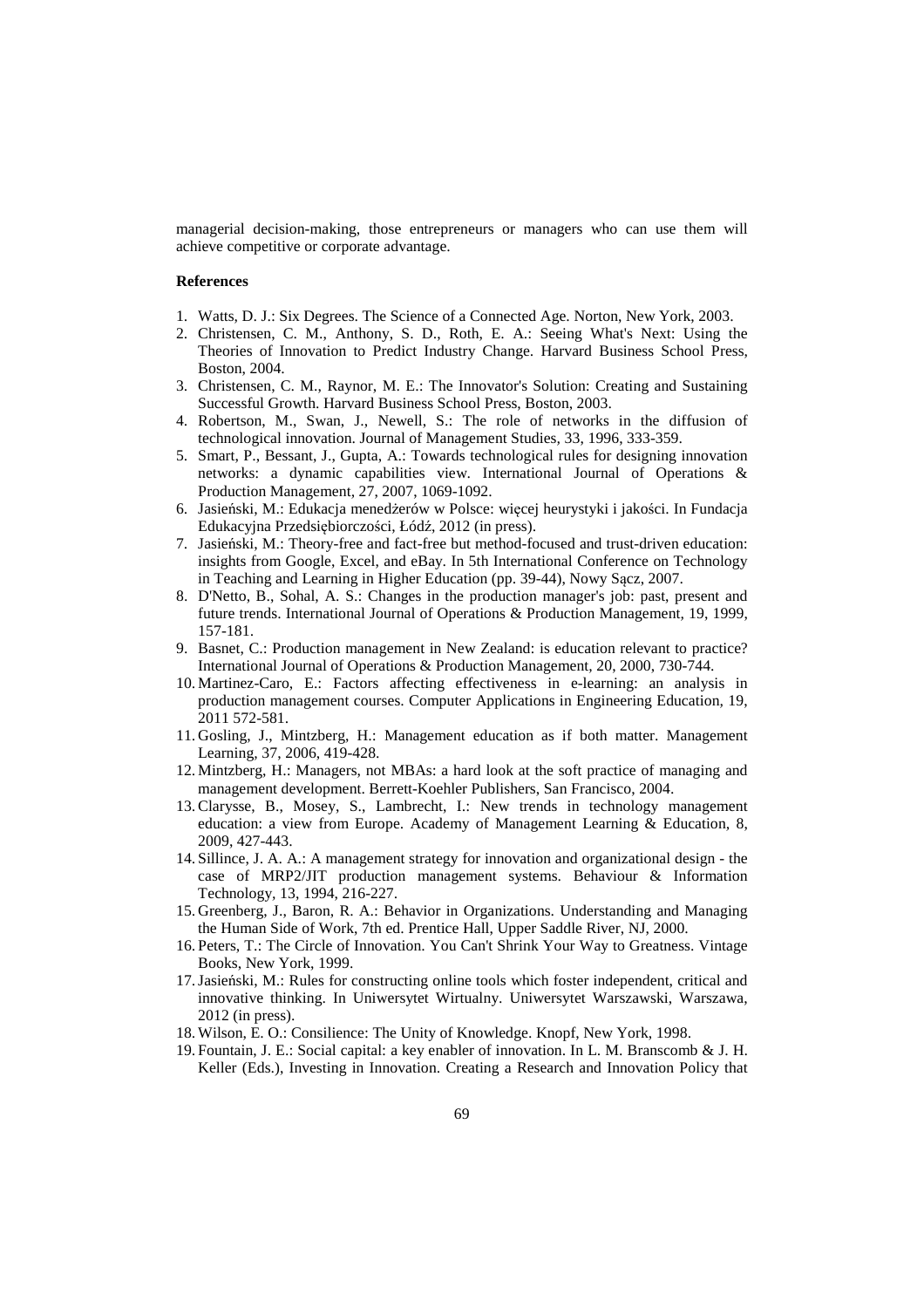Works (pp. 85-111). MIT Press, Cambridge, MA, 1998.

- 20. Wang, S., Guidice, R. M., Tansky, J. W., Wang, Z. M.: When R&D spending is not enough: the critical role of culture when you really want to innovate. Human Resource Management*,* 49, 2010, 767-792.
- 21.Jasieński, M.: Googleinteligencja i rozkwit kapitału społecznego. Znak*,* 668 (January), 2011, 36-42.
- 22. Muniz, J., Batista, E. D., Loureiro, G.: Knowledge-based integrated production management model. Journal of Knowledge Management*,* 14, 2010, 858-871.
- 23. Trompenaars, F.: Riding the Whirlwind. Connecting People and Organisations in a Culture of Innovation. Infinite Ideas, 2007.
- 24.Camelo, C., Fernandez-Alles, M., Hernandez, A. B.: Strategic consensus, top management teams, and innovation performance. International Journal of Manpower*,*  31, 2010, 678-695.
- 25. Lorenz, E., Lundvall, B. A.: Accounting for creativity in the European Union: A multilevel analysis of individual competence, labour market structure, and systems of education and training. Cambridge Journal of Economics*,* 35, 2011, 269-294.
- 26. Ostergaard, C. R., Timmermans, B., Kristinsson, K.: Does a different view create something new? The effect of employee diversity on innovation. Research Policy*,* 40, 2011, 500-509.
- 27. Morgan, G.: Imaginization. The Art of Creative Management, Sage, Newbury Park, CA, 1993.
- 28. Hatchuel, A., Le Masson, P., Weil, B.: Teaching innovative design reasoning: How concept-knowledge theory can help overcome fixation effects. AI EDAM-Artificial Intelligence for Engineering Design Analysis and Manufacturing*,* 25, 2011, 77-92.
- 29. Verzat, C., Byrne, J., Fayolle, A.: Tangling with spaghetti: pedagogical lessons from games. Academy of Management Learning & Education*,* 8, 2009, 356-369.
- 30. Norman, D. A.: The Design of Future Things. Basic Books, New York, 2007.
- 31. Krug, S.: Don't make me think!: A common sense approach to web usability. New Riders, 2005.
- 32.Berawi, M. A., Woodhead, R. M.: Application of knowledge management in production management. Human Factors and Ergonomics in Manufacturing*,* 15, 2005, 249-257.
- 33. Proctor, T.: Creative Problem Solving for Managers: Developing Skills for Decision Making and Innovation, 2nd ed. Routledge, London, 2005.
- 34. de Bono, E.: Serious Creativity. Using the Power of Lateral Thinking to Create New Ideas. Harper Business, New York, 1992.
- 35.Currie, W. L.: Revisiting management innovation and change programmes: strategic vision or tunnel vision? Omega-International Journal of Management Science*,* 27, 1999, 647-660.
- 36.Jasieński, M.: Synergia z punktu widzenia ekogenetyki ilościowej: o złotych miksturach, magicznej interakcji i unikalnej korelacji typów i środowisk. In Z. Uchnast (Ed.), Synergia w relacjach interpersonalnych i w organizacjach. Wybrane zagadnienia z psychologii kierowania. Towarzystwo Naukowe KUL – WSB-NLU, Lublin – Nowy Sącz, 2009.
- 37.Campagnolo, D., Camuffo, A.: The concept of modularity in management studies: a literature review. International Journal of Management Reviews*,* 12, 2010, 259-283.
- 38. Ferdows, K., Thurnheer, F.: Building factory fitness. International Journal of Operations & Production Management*,* 31, 2011, 916-934.
- 39.Jasieński, M.: Darwin uniwersalny. Rzeczpospolita (PlusMinus)*,* 25-26 kwietnia, 2009, A17.